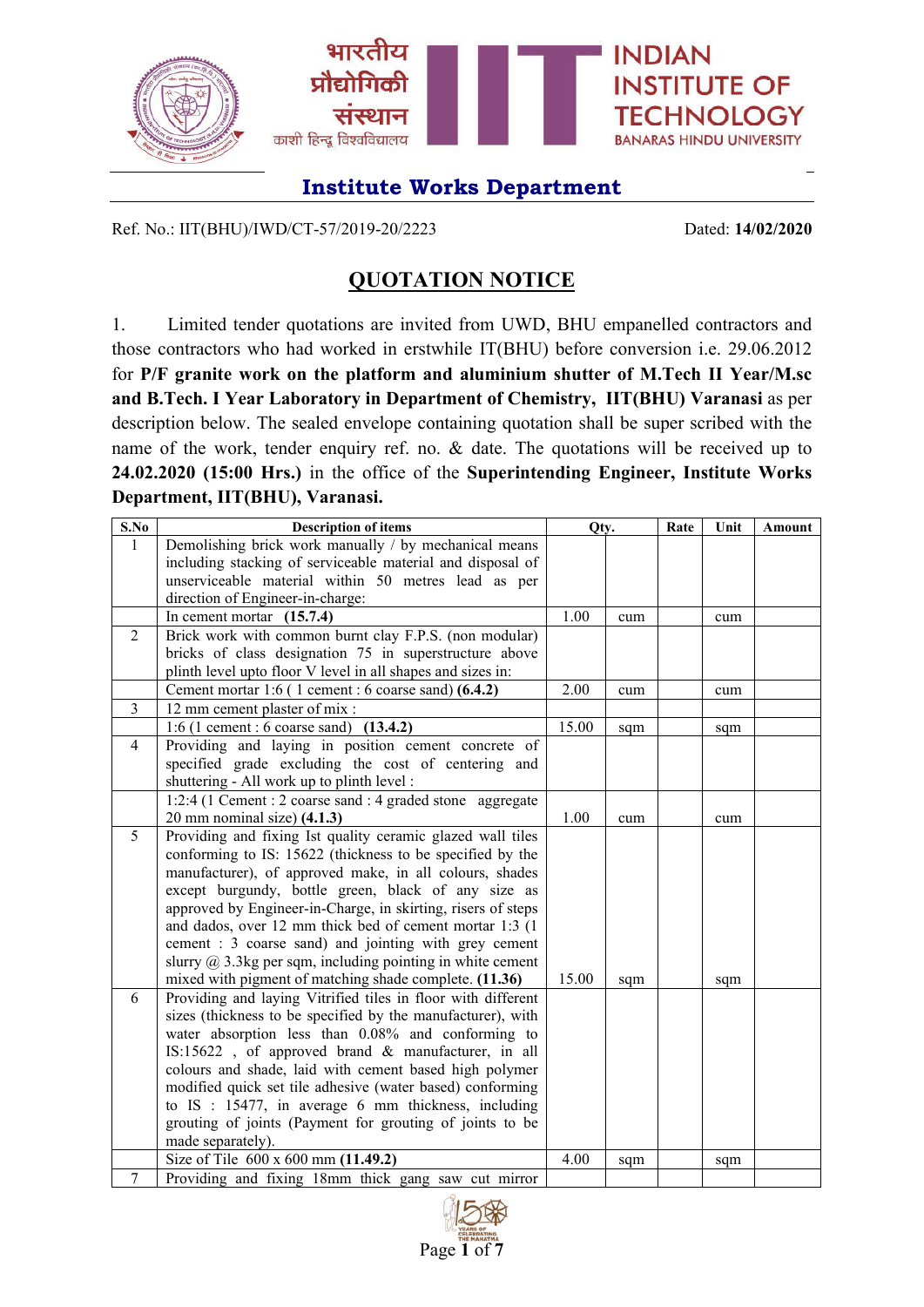





|    | polished (premoulded and prepolished) machine cut for          |        |             |      |  |
|----|----------------------------------------------------------------|--------|-------------|------|--|
|    | kitchen platforms, vanity counters, window sills, facias       |        |             |      |  |
|    | and similar locations of required size of approved shade,      |        |             |      |  |
|    | colour and texture laid over 20mm thick base cement            |        |             |      |  |
|    | mortar 1:4 (1 Cement : 4 coarse sand) with joints treated      |        |             |      |  |
|    | with white cement , mixed with matching pigment, epoxy         |        |             |      |  |
|    | touch ups, including rubbing ,curing, moulding and             |        |             |      |  |
|    | polishing to edge to give high gloss finish etc. complete at   |        |             |      |  |
|    | all levels.                                                    |        |             |      |  |
|    | Granite of any colour and shade                                |        |             |      |  |
|    | Area of slab over 0.50 sqm (8.2.2.2)                           | 46.00  | sqm         | sqm  |  |
| 8  | Extra for fixing marble /granite stone, over and above         |        |             |      |  |
|    | corresponding basic item, in facia and drops of width upto     |        |             |      |  |
|    | 150 mm with epoxy resin based adhesive, including              |        |             |      |  |
|    | cleaning etc. complete.(8.4)                                   | 30.00  | <b>Mtrs</b> | mtrs |  |
| 9  | Providing edge moulding to 18 mm thick marble stone            |        |             |      |  |
|    | counters, Vanities etc., including machine polishing to edge   |        |             |      |  |
|    | to give high gloss finish etc. complete as per design          |        |             |      |  |
|    | approved by Engineer-in-Charge.                                |        |             |      |  |
|    | Granite work (8.3.2)                                           | 213.00 | mtrs        | mtrs |  |
| 10 | Providing and fixing aluminium work for doors, windows,        |        |             |      |  |
|    | ventilators and partitions with extruded built up standard     |        |             |      |  |
|    | tubular sections/ appropriate Z sections and other sections    |        |             |      |  |
|    | of approved make conforming to IS: 733 and IS: 1285,           |        |             |      |  |
|    | fixing with dash fastners of required dia & size, including    |        |             |      |  |
|    | necessary filling up the gaps at junctions, i.e. top, bottom   |        |             |      |  |
|    | and sides with required EPDM rubber /neoprene gasket etc.      |        |             |      |  |
|    | Aluminium sections shall be smooth, rust free, straight,       |        |             |      |  |
|    | mitred and jointed mechanically wherever required              |        |             |      |  |
|    | including cleat angle, Aluminium snap beading for glazing      |        |             |      |  |
|    | / panelling, C.P. brass / stainless steel screws, all complete |        |             |      |  |
|    | as per architectural drawings and the directions of            |        |             |      |  |
|    | Engineer-in-charge. (Glazing and panelling to be paid for      |        |             |      |  |
|    | separately.)                                                   |        |             |      |  |
|    | (a) For fixed portion                                          |        |             |      |  |
|    | Anodised aluminium (anodised transparent or dyed to            |        |             |      |  |
|    | required shade according to IS: 1868, Minimum anodic           |        |             |      |  |
|    | coating of grade AC 15). (21.1.1.1)                            | 62.00  | kg          | kg   |  |
|    | (b) For shutters of doors, windows $\&$ ventilators including  |        |             |      |  |
|    | providing and fixing hinges/ pivots and making provision       |        |             |      |  |
|    | for fixing of fittings wherever required including the cost of |        |             |      |  |
|    | EPDM rubber / neoprene gasket required (Fittings shall be      |        |             |      |  |
|    | paid for separately)                                           |        |             |      |  |
|    | Anodised aluminium (anodised transparent or dyed to            |        |             |      |  |
|    | required shade according to IS: 1868, Minimum anodic           |        |             |      |  |
|    | coating of grade AC 15) (21.1.2.1)                             | 159.00 | kg          | kg   |  |
| 11 | Providing and fixing glazing in aluminium door, window,        |        |             |      |  |
|    | ventilator shutters and partitions etc. with EPDM rubber /     |        |             |      |  |
|    | neoprene gasket etc. complete as per the architectural         |        |             |      |  |
|    | drawings and the directions of engineer-in-charge. (Cost of    |        |             |      |  |
|    | aluminium snap beading shall be paid in basic item.)           |        |             |      |  |
|    | With float glass panes of 5.50 mm thickness (21.3.2)           | 28.00  | sqm         | sqm  |  |
| 12 | Providing and fixing 12mm thick prelaminated particle          |        |             |      |  |
|    | board flat pressed three layer or garded wood particle board   |        |             |      |  |

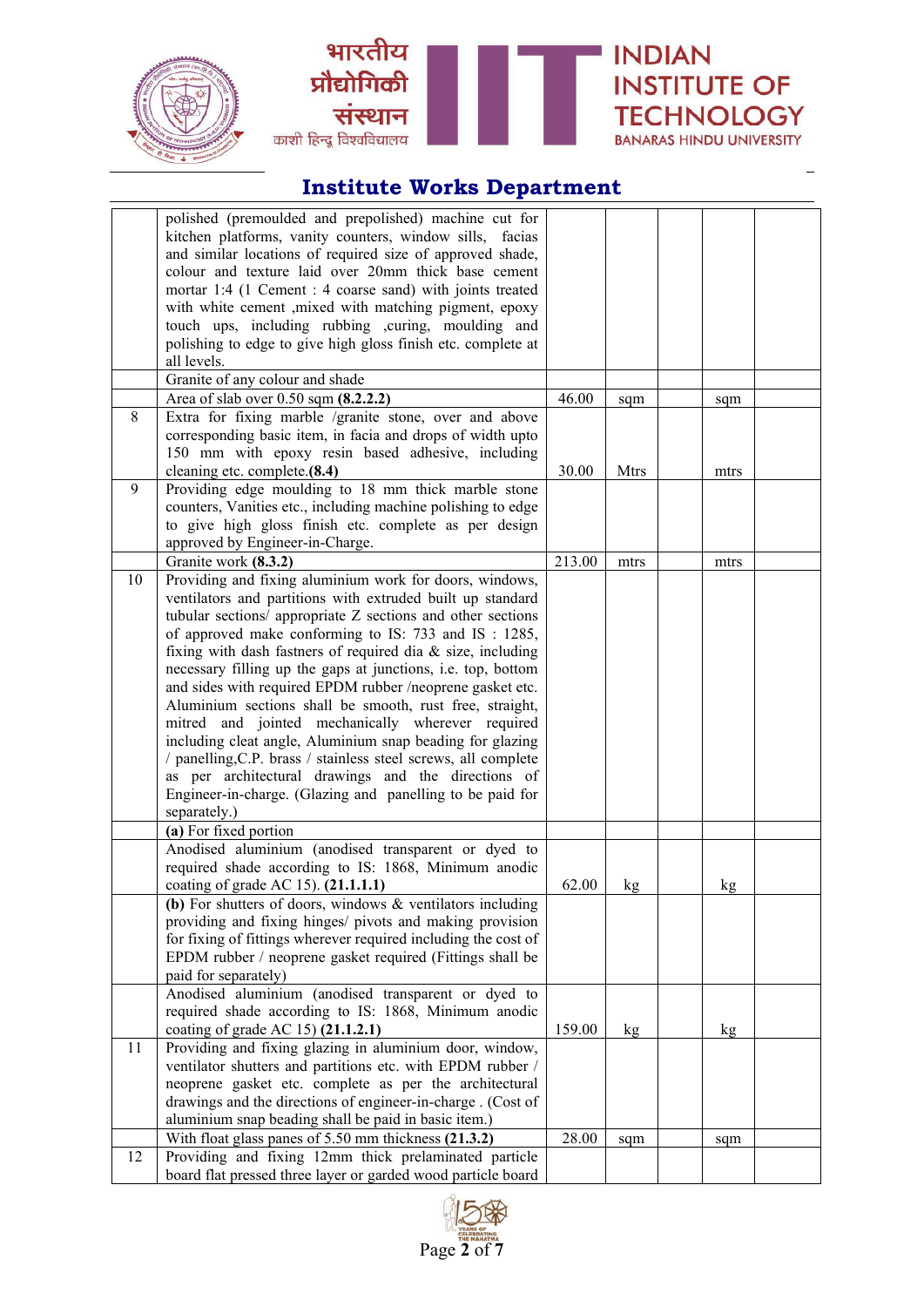





|    | conforming to IS : 12823 Grade I Type II, in panelling<br>fixed in aluminium doors, windows shutters and partition<br>frames with C.P. brass / stainless steel screws etc. complete<br>as per architectural drawings and directions of engineer-in- |                |            |                  |  |
|----|-----------------------------------------------------------------------------------------------------------------------------------------------------------------------------------------------------------------------------------------------------|----------------|------------|------------------|--|
|    | charge.                                                                                                                                                                                                                                             |                |            |                  |  |
|    | Pre-laminated particle board with decorative lamination on                                                                                                                                                                                          |                |            |                  |  |
|    | one side and balancing lamination on other side (21.2.1)                                                                                                                                                                                            | 3.00           | sqm        | sqm              |  |
| 13 | Providing and fixing aluminium handles ISI marked                                                                                                                                                                                                   |                |            |                  |  |
|    | anodised (anodic coating not less than grade AC 10 as per                                                                                                                                                                                           |                |            |                  |  |
|    | IS : 1868) transparent or dyed to required colour or shade                                                                                                                                                                                          |                |            |                  |  |
|    | with necessary screws etc. complete:                                                                                                                                                                                                                |                |            |                  |  |
|    | 75 mm (9.100.3)                                                                                                                                                                                                                                     | 12             | <b>Nos</b> | Each             |  |
| 14 | Providing and fixing 100mm brass locks (best make of                                                                                                                                                                                                |                |            |                  |  |
|    | approved quality) for aluminium doors including necessary                                                                                                                                                                                           |                |            |                  |  |
|    | cutting and making good etc.complete. (21.13)                                                                                                                                                                                                       | 1              | <b>Nos</b> | Each             |  |
| 15 | Providing and fixing on wall face unplasticised - Rigid                                                                                                                                                                                             |                |            |                  |  |
|    | PVC rain water pipes conforming to IS : 13592 Type A                                                                                                                                                                                                |                |            |                  |  |
|    | including jointing with seal ring conforming to IS: 5382                                                                                                                                                                                            |                |            |                  |  |
|    | leaving 10 mm gap for thermal expansion. (i) Single                                                                                                                                                                                                 |                |            |                  |  |
|    | socketed pipes                                                                                                                                                                                                                                      |                |            |                  |  |
|    | 75 mm diameter (12.41.1)                                                                                                                                                                                                                            | 47             | metre      | metre            |  |
| 16 | Providing and fixing on wall face unplasticised - PVC                                                                                                                                                                                               |                |            |                  |  |
|    | moulded fittings/accessories for unplasticised - Rigid PVC                                                                                                                                                                                          |                |            |                  |  |
|    | rain water pipes conforming to IS : 13592 Type A                                                                                                                                                                                                    |                |            |                  |  |
|    | including jointing with seal ring conforming to IS : 5382                                                                                                                                                                                           |                |            |                  |  |
|    | leaving 10 mm gap for thermal expansion.                                                                                                                                                                                                            |                |            |                  |  |
|    | (a) Bend $87.5^{\circ}$ (75 mm bend) (12.42.5.1)                                                                                                                                                                                                    | 8              | <b>Nos</b> | each             |  |
|    | (c) Coupler 75 mm $(12.42.1.1)$                                                                                                                                                                                                                     | $\overline{8}$ | <b>Nos</b> | each             |  |
| 17 | Providing and fixing G.I. pipes complete with G.I. fittings                                                                                                                                                                                         |                |            |                  |  |
|    | and clamps, i/c cutting and making good the walls etc.                                                                                                                                                                                              |                |            |                  |  |
|    | 15 mm dia nominal bore (18.10.1)                                                                                                                                                                                                                    | 19.00          | metre      | metre            |  |
| 18 | Providing and fixing P.V.C. waste pipe for sink or wash                                                                                                                                                                                             |                |            |                  |  |
|    | basin including P.V.C. waste fittings complete.                                                                                                                                                                                                     |                |            |                  |  |
|    | Semi rigid pipe                                                                                                                                                                                                                                     |                |            |                  |  |
|    | 32 mm dia (17.28.1.1)                                                                                                                                                                                                                               | 60             | <b>Nos</b> | each             |  |
|    |                                                                                                                                                                                                                                                     |                |            | <b>Total Rs.</b> |  |

#### **NOTE:**

- Work completion Period-20 Days
- Amount and quantity variation: Quantity may vary as per actual work execution/site requirement/end user suggested changes during execution but the final bill value shall not exceed more than 5% of order value.
- Due Date-1week and Commercial terms & condition as per standard
- Taxation included as per applicable rule of GST.
- Warranty period : 01 year for all above works after handing over of user certificate.
- Any loss of material/ manpower during the execution of works shall be responsibility of the contractor.
- For execution of above works all accessories shall be arranged by contractor at their end.

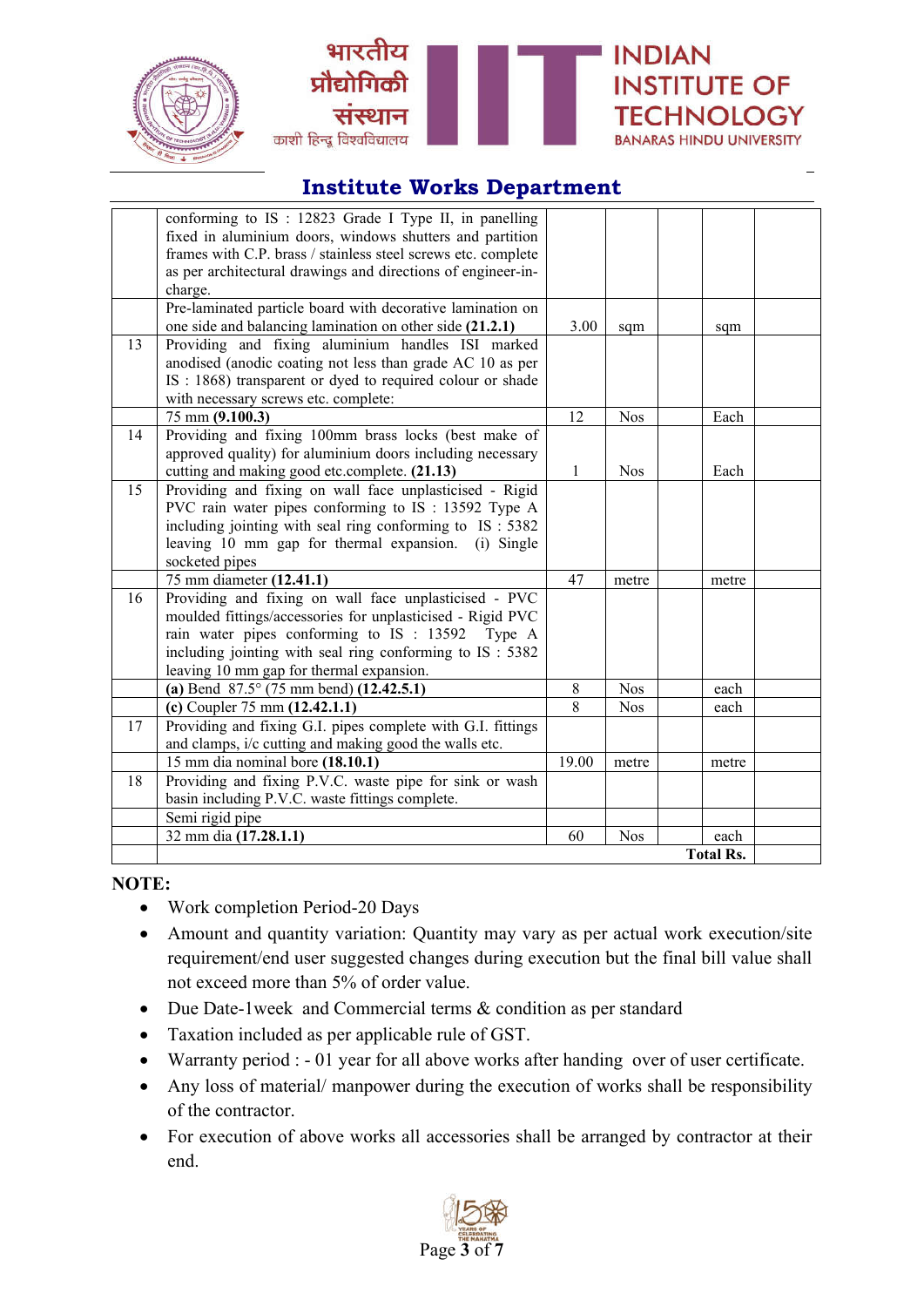

- Any other losses occurring during the execution of above work shall also be the responsibility of the contractor
- All works shall be executed by skilled worker under the supervision of qualified supervisor.
- Ouality of work must comply with CPWD norms.
- Similar works means "Civil Works".

2. The bidders should submit self certified order copies of similar type of works executed during last three financial years along with self certified copies of satisfactory work completion certificates.

3. Those bidders who have already executed similar type of works in IWD, IIT(BHU) need not submit satisfactory work completion certificates. They should submit only the self certified copies of earlier work orders.

4. The amount of similar work order executed during preceding last three financial years should be at least:

(i) 1 order of 80% of estimated cost of this work.

#### OR

(ii) 2 order of 60% of estimated cost of this work.

#### OR

(iii) 3 order of 40% of estimated cost of this work.

5. (a) Intending bidder should have average annual financial turnover of at least at least 30% of the estimated cost of this works during preceding last three financial years. **Self certified photocopies of certificate from CA to be submitted with bid.**

(b) Should not have incurred any loss in more than three years during the preceding three financial years ending 31st March, 2019. **Self Certified photocopy of certificate from CA to be submitted alongwith last five years Profit & Loss Account to be submitted with bid.**

(c) Should have a solvency certificate of **40%** of the estimated cost issued by Bank during the last six months. **Certified copy of original solvency certificate to be submitted with bid.**

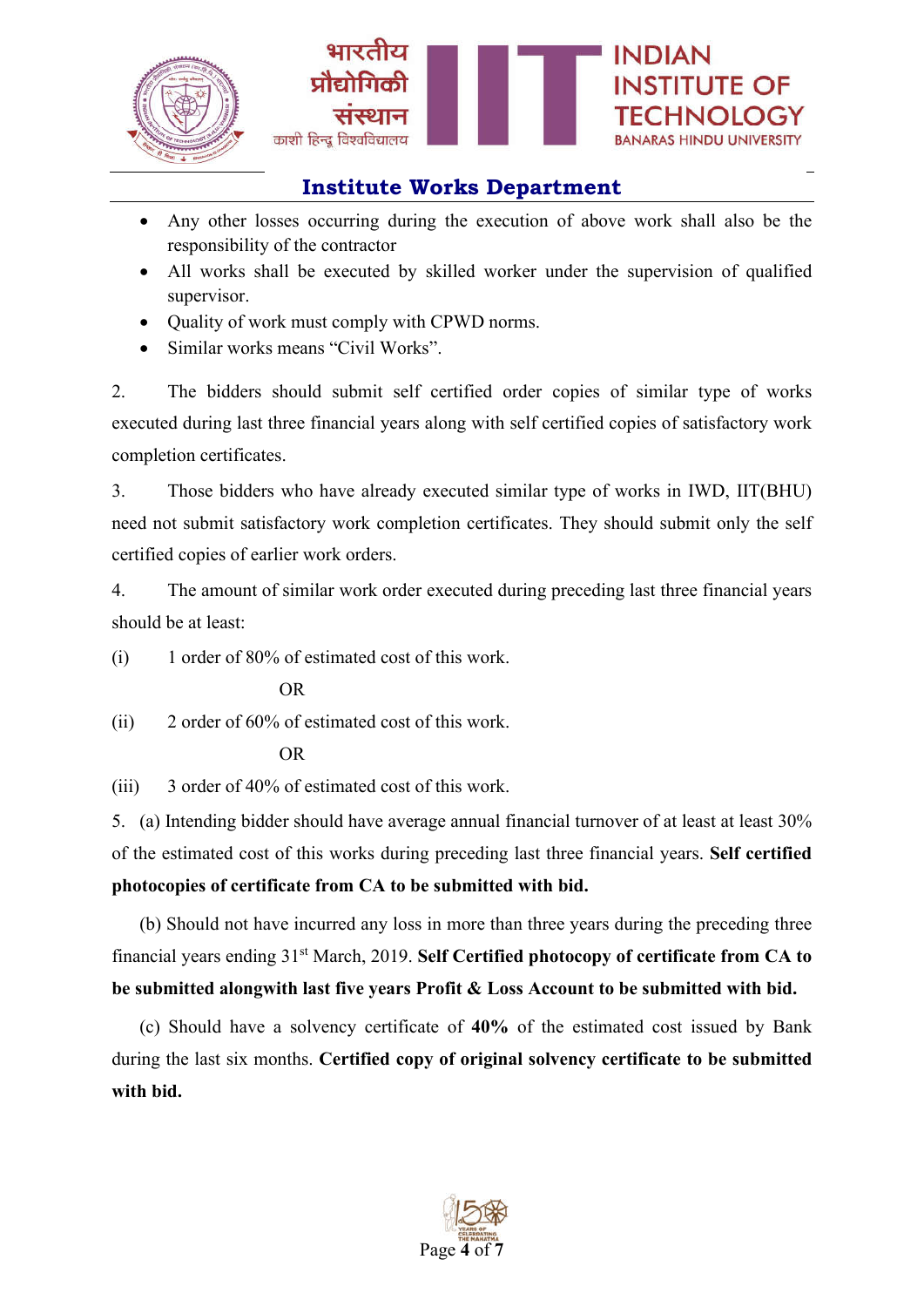

6. Any bid submitted without the above mentioned documents in support of criteria laid down from Sl. No. 2 to 5 above shall be treated as unresponsive and may not be considered for further evaluation by the tender opening committee.

7. The quotation forms complete in all aspects along with all required documents should be submitted in sealed envelope along with **tender fee of 590/-** in the form of demand draft drawn in favour of the Registrar, IIT (BHU), payable at Varanasi

8. The estimated cost of this work is **3,75,030.00** inclusive of applicable GST. The **earnest money deposit** of **9,500.00** shall be submitted in the form of FDR or DD in favour of the Registrar, IIT (BHU), payable at Varanasi. The **EMD** of successful bidder will be retained till the completion of work and shall be returned along with security deposit. The EMD of unsuccessful bidders shall be returned after the final award of work.

9. In case one or more eligible bidders are found lowest that is the L-1 prices are same then all L-1 bidders will be asked to resubmit their bids in sealed envelope with the objective to break the tie cases and determine a single L-1 bidder.

10. The works will be executed on Agreement/work order basis.

11. Institute reserves the right to reject any quotation or all quotation without prejudice, assigning any reason or giving any explanation.

12. If quotations are submitted without clearly writing the rates and total amount then quotation shall be rejected.

13. Quotation not stamped &signed by the contractor or his legally authorized agent will be considered invalid.

14. **Security deposit @ 5%** shall be deducted from each bill. The security deposit of 5% deducted from all the bills will be refunded after completion of the warranty period i.e. 12 months from the date of works completion. The date of issue of work completion certificate will be treated as the work completion date.

15. 1% water tax will be deducted from each bill if applicable.

16. Electricity charge will be deducted as per actual consumption.

17. 2% Income Tax and other applicable taxes such as GST etc. shall be deducted as per applicable Govt. rules.

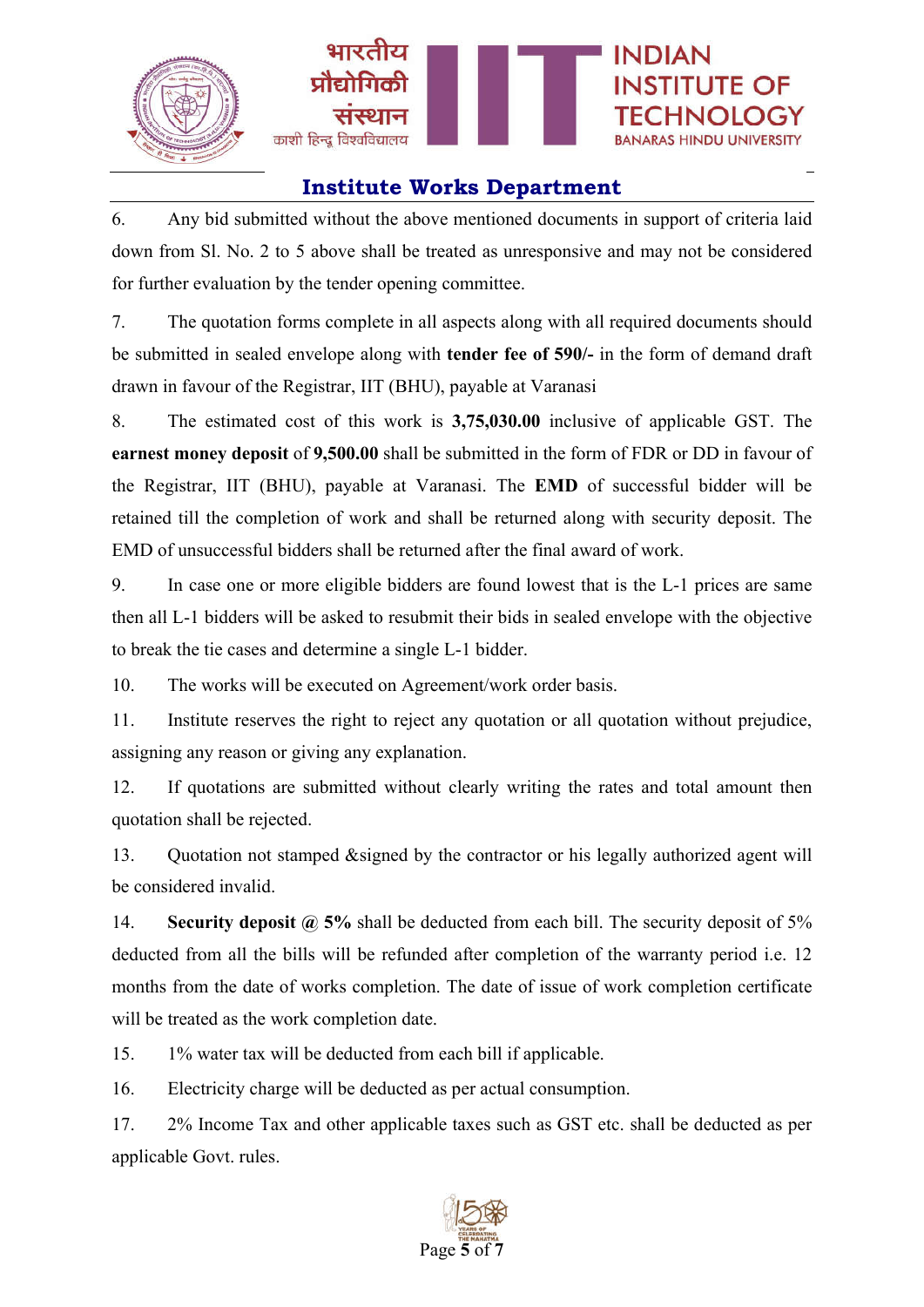

18. **Amount and quantity variation**: Quantity may vary as per actual work execution/site requirement/end user suggested changes during execution but the final bill value shall not exceed more than 5% of order value.

19. All the materials/equipments provided by the vendor will be checked by IWD before installation.

20. **Work completion period**: Within **20 Days** from the date of issue of Letter of Award/Work order. Work completion certificate shall be issued by the IWD after obtaining a satisfactory work done report from the user. A period of 10 days will be added to the work completion period for completion of above procedure.

21. **Late work completion penalty**: If work in not completed within the given time, penalty will be deducted as per institute norms.

22. Any damage caused to the building shall have to be made good by contractor at no extra cost & without any delay.

23. The bids submitted after the last date & time will not be considered for opening. The bids received within the last date & time will be opened on **24.02.2020 (16:00 Hrs.)** in the Committee room of the Superintending Engineer, IWD, IIT (BHU), Varanasi.

> Sd-**Superintending Engineer** Institute Works Department, IIT(BHU)